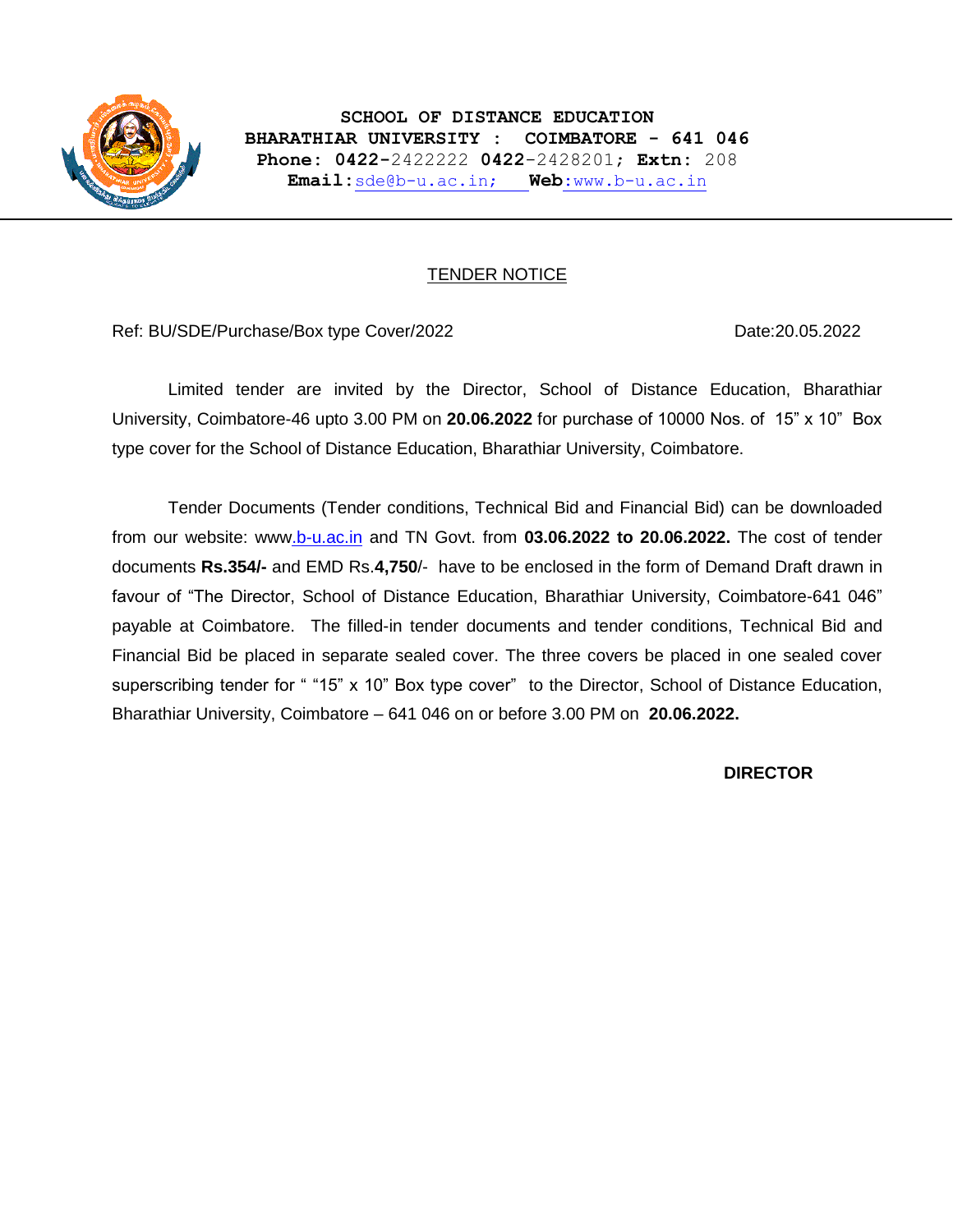#### **SCHOOL OF DISTANCE EDUCATION BHARATHIAR UNIVERSITY : COIMBATORE TENDER CONDITIONS AND INSTRUCTIONS FOR PURCHASE OF BOX TYPE COVER**

- 1. Limited Tenders consist of Tender conditions Technical Bid and Financial Bid will be received by the Director, upto 3.00 p.m. on **20.06.2022** for the Purchase of 15" x 10" box type cover in the School of Distance Education, Bharathiar University Coimbatore as given in the schedule.
- 2. Technical Bid and Financial Bid shall be submitted in separate sealed covers each superscribed as "Technical Bid for Tender for Purchase of 15" x 10" box type cover " and Financial Bid for Tender for Purchase of 15" x 10" box type cover". The above said two bids together with signed copy of the tender conditions shall be enclosed in another cover superscribed as " Tender for Purchase of 15" x 10" box type cover" to the School of Distance Education due on **20.06.2022** by 3.00 p.m.
- 3. The tender Technical Bid and Financial Bid will be opened by the Director in the Director Chamber on the same day on **20.06.2022** at 4.00 p.m. in the presence of tenderers who are present.
- 4. Each tender shall be accompanied with an total amount of Rs.4,750/- for EMD amount in the form of Demand Draft drawn in Nationalized Bank in favour of the Director, Bharathiar University, payable at Coimbatore. Tenders without EMD shall be summarily rejected. EMD will not carrying interest.
- 5. Tenders cost of Rs.354/- in the form of Demand Draft drawn on Nationalized Bank in favour of the Director, Bharathiar University, payable at Coimbatore. Tenders without Tender Cost shall be summarily rejected. EMD wil not carried interest.
- 6. Tenders received late will be returned to the Tenderer unopened.
- 7. The tenderer should quote his rate in figures and words in the prescribed tender schedule only. Corrections or overwriting if any shall be attested with the full signature of the Tenderer.
- 8. The Tenderer should sign on each page of the tender document.
- 9. The price quoted shall be inclusive of GST or any other charges.
- 10. Tender documents are not transferable.
- 11. The tender shall be submitted only in this official form and the tenderers should sign on each page of the all tender documents and enclosed without any omission.
- 12. The tender shall be valid for a period of 90 days from the date of opening. Tenderer should not withdraw his tender after the tenders are opened. In case the tender is withdrawn after it is opened, the EMD will be forfeited.
- 13. The tender conditions, the technical bid and financial bid shall be submitted by the tenderer only in the letter head of the tenderer/concern/firm. .
- 14. The EMD of the unsuccessful Tenderer will be refunded based on the request of the Tenderer after the tenders are disposed of by the competent authority.
- 15. Successful Tenderer shall remit a security deposit of 5% based on the accepted value (including EMD already remitted) and execute an agreement on stamp paper to the value of Rs.100.00 Failure to execute the agreement within the stipulated time will entail in forfeiture of EMD. Security Deposit will be refunded after the audit.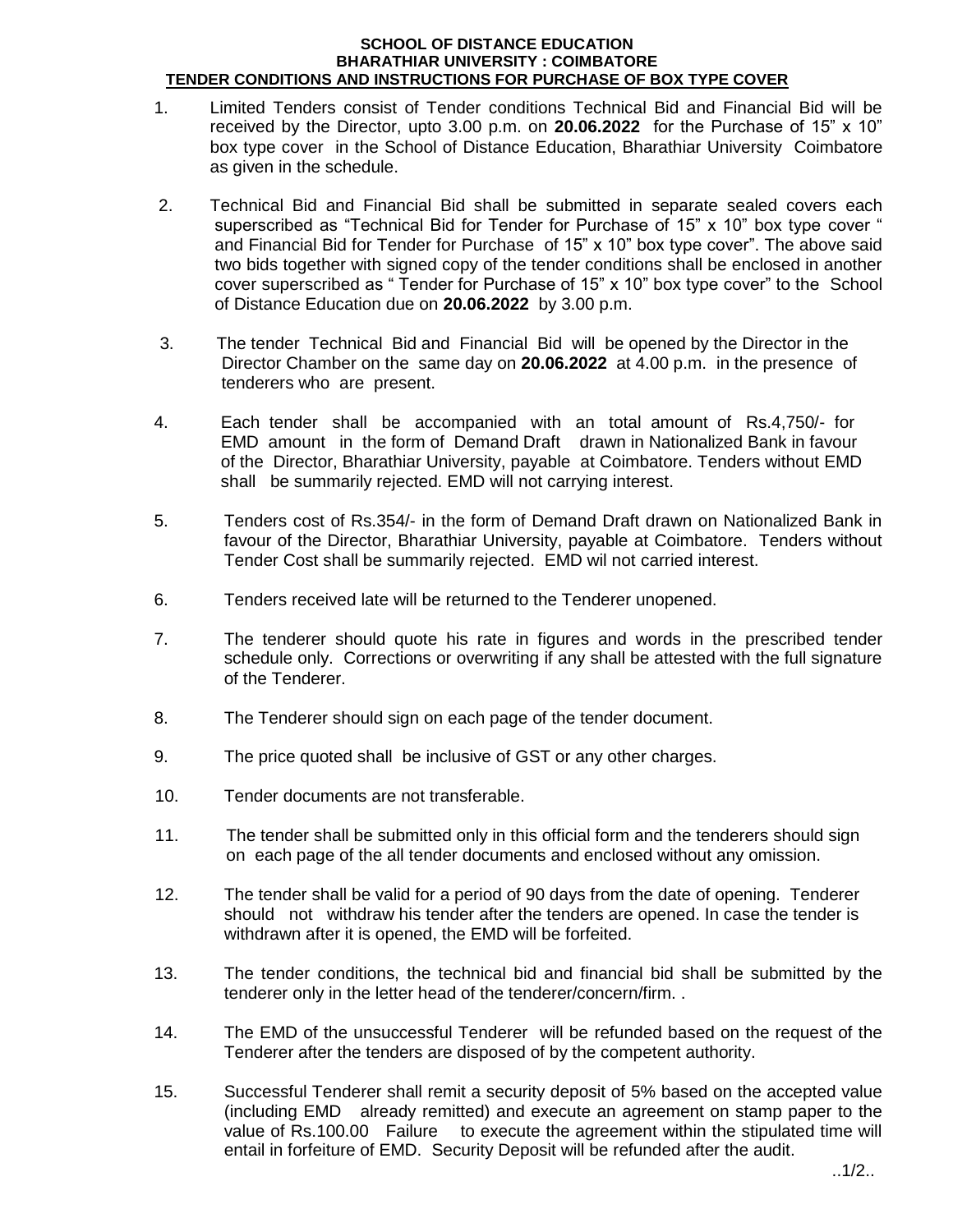- 16. The material should be supplied within the stipulated period mentioned in the supply order. If the supply is not made within the period the supply order will be cancelled and the EMD will be forfeited.
- 17. Any dispute arising out of this contract shall be settled only at the court having jurisdiction of Coimbatore.
- 18. The authority competent reserves the right to reject or accept any tender without assigning any reasons thereof.
- 19. Regarding the acceptance of supply with reference to the specification and quality of material supplied, the decision of University shall be final.
- 20. The University's general rules for the supply of the materials and works will apply on this purchase also.
- 21. The tender is submitted subject to and agreeing to the above conditions.
- 22. The rate quoted will be inclusive of GST and inclusive of all expenses up to delivery of items.

SIGNATURE OF THE TENDERER Mobile No:

Details of Tender Cost (to be fill in by the Tenderer)

DD/No.

Date:

Bank:

Rs.

Details of EMD Amount (to be fill in by the Tenderer)

DD/No.

Date:

Bank:

Rs.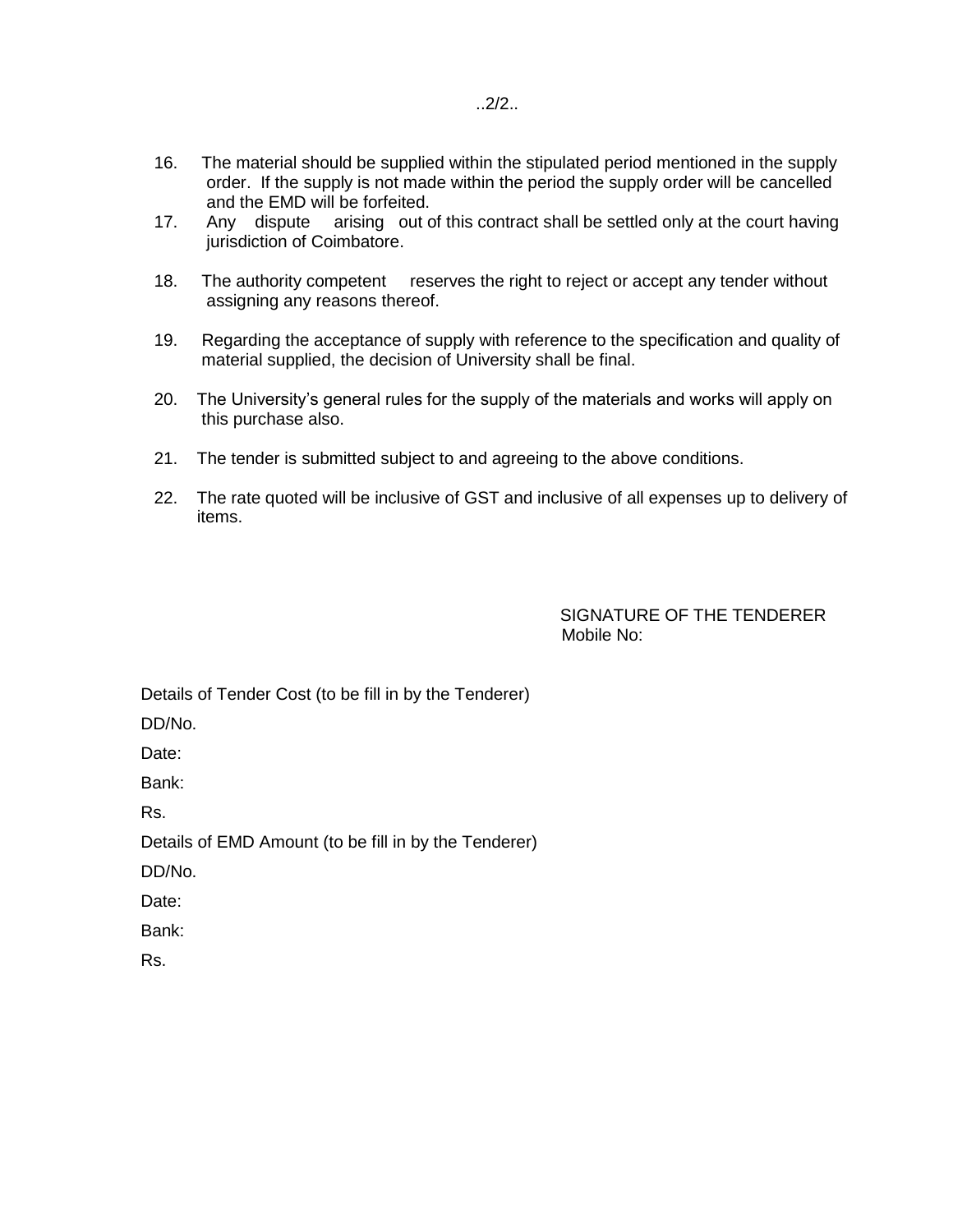**Note**: Submitted only in the letter head of the tenderer/concern/firm. Please do not quote rates in Technical Bid

# **TECHNICAL BID**

# **THE SPECIFICATION OF THE ITEM for 15" x 10" Box type cover**

| <b>Specification</b>                             | Complied – Yes / No (if No, specify) |  |  |
|--------------------------------------------------|--------------------------------------|--|--|
| 15" x 10" - 48Kgs - thickness Mysore kraft cloth |                                      |  |  |
| lined covers with three side folding box type 3" |                                      |  |  |
| flap, with Address Printing                      |                                      |  |  |

SIGNATURE WITH SEAL OF THE TENDERER Mobile No.